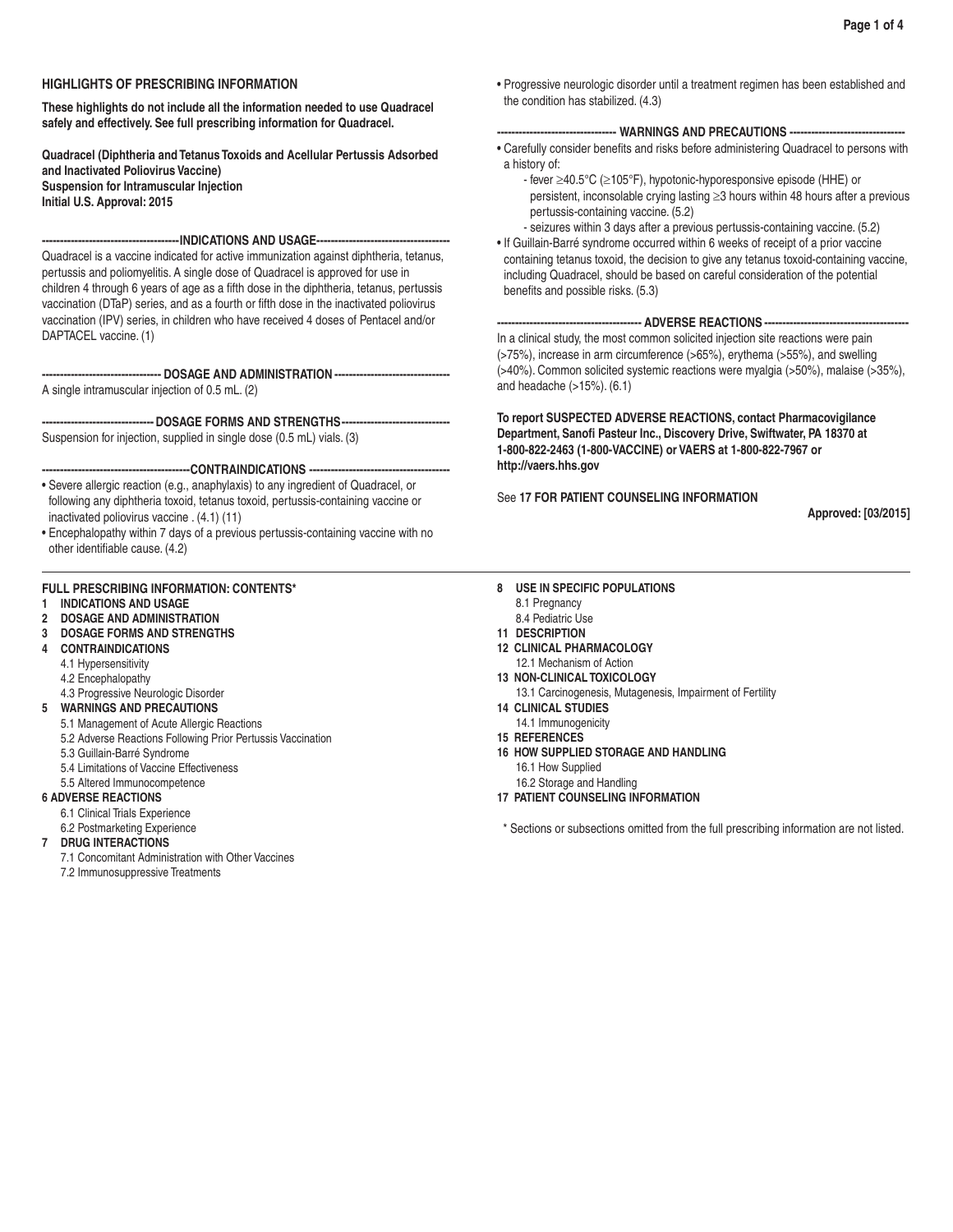### **FULL PRESCRIBING INFORMATION: 1 INDICATIONS AND USAGE**

Quadracel™ is a vaccine indicated for active immunization against diphtheria, tetanus, pertussis and poliomyelitis. A single dose of Quadracel is approved for use in children 4 through 6 years of age as a fifth dose in the diphtheria, tetanus, pertussis vaccination (DTaP) series, and as a fourth or fifth dose in the inactivated poliovirus vaccination (IPV) series, in children who have received 4 doses of Pentacel® [Diphtheria and Tetanus Toxoids and Acellular Pertussis Vaccine Adsorbed, Inactivated Poliovirus and *Haemophilus* b conjugate (Tetanus Toxoid Conjugate) Vaccine] and/or DAPTACEL® (Diphtheria and Tetanus Toxoids and Acellular Pertussis Vaccine Adsorbed).

# **2 DOSAGE AND ADMINISTRATION**

## **For intramuscular use only.**

Just before use, shake the vial well, until a uniform, white, cloudy suspension results. Parenteral drug products should be inspected visually for particulate matter and discoloration prior to administration, whenever solution and container permit. If either of these conditions exist, the product should not be administered.

Using a sterile needle and syringe and aseptic technique, withdraw and administer a 0.5 mL dose of Quadracel vaccine intramuscularly into the deltoid muscle of the upper arm.

Quadracel should not be combined through reconstitution or mixed with any other vaccine.

## **3 DOSAGE FORMS AND STRENGTHS**

Quadracel is a suspension for injection in 0.5 mL single dose vials.

# **4 CONTRAINDICATIONS**

### **4.1 Hypersensitivity**

Severe allergic reaction (e.g., anaphylaxis) to any ingredient of Quadracel [see *Description* (11)] or following any diphtheria toxoid, tetanus toxoid, pertussis-containing vaccine, or inactivated poliovirus vaccine, is a contraindication to administration of Quadracel.

### **4.2 Encephalopathy**

Encephalopathy (e.g., coma, decreased level of consciousness, prolonged seizures) within 7 days of a previous dose of a pertussis-containing vaccine that is not attributable to another identifiable cause is a contraindication to administration of any pertussis-containing vaccine, including Quadracel.

## **4.3 Progressive Neurologic Disorder**

Progressive neurologic disorder, including infantile spasms, uncontrolled epilepsy, or progressive encephalopathy is a contraindication to administration of any pertussis-containing vaccine including Quadracel. Pertussis vaccine should not be administered to individuals with such conditions until a treatment regimen has been established and the condition has stabilized.

## **5 WARNINGS AND PRECAUTIONS**

### **5.1 Management of Acute Allergic Reactions**

Epinephrine hydrochloride solution (1:1,000) and other appropriate agents and equipment must be available for immediate use in case an anaphylactic or acute hypersensitivity reaction occurs.

# **5.2 Adverse Reactions Following Prior Pertussis Vaccination**

If any of the following events have occurred within the specified period after administration of a pertussis vaccine, the decision to administer Quadracel should be based on careful consideration of benefits and risks.

- Temperature of ≥40.5°C (≥105°F) within 48 hours, not attributable to another identifiable cause.
- Collapse or shock-like state (hypotonic-hyporesponsive episode [HHE]) within 48 hours.
- Persistent, inconsolable crying lasting ≥3 hours within 48 hours.
- Seizures with or without fever within 3 days.

### **5.3 Guillain-Barré Syndrome**

If Guillain-Barré syndrome occurred within 6 weeks of receipt of a prior vaccine containing tetanus toxoid, the decision to give any tetanus toxoid-containing vaccine, including Quadracel, should be based on careful consideration of the potential benefits and possible risks.

### **5.4 Limitations of Vaccine Effectiveness**

Vaccination with Quadracel may not protect all individuals.

### **5.5 Altered Immunocompetence**

If Quadracel is administered to immunocompromised persons, including persons receiving immunosuppressive therapy, the expected immune response may not be obtained. [See *Drug Interactions* (7.2).]

## **6 ADVERSE REACTIONS**

In a clinical study, the most common solicited injection site reactions were pain (>75%), increase in arm circumference (>65%), erythema (>55%), and swelling (>40%). Common solicited systemic reactions were myalgia (>50%), malaise (>35%), and headache (>15%).

# **6.1 Clinical Trials Experience**

Because clinical trials are conducted under widely varying conditions, adverse reaction rates observed in the clinical trials of a vaccine cannot be directly compared to rates in the clinical trials of another vaccine and may not reflect the rates observed in practice. The adverse reaction information from clinical trials does, however, provide a basis for identifying the adverse events that appear to be related to vaccine use and for approximating rates of those events.

In a randomized, controlled, multicenter study conducted in the US and Puerto Rico (Study M5I02; ClinicalTrials.gov Identifier: NCT01346293), 3372 children, 4 to 6 years of age, who had received 4 doses of DAPTACEL and/or Pentacel vaccine(s) received Quadracel, or DAPTACEL + IPOL (Poliovirus Vaccine Inactivated) vaccines administered concomitantly but at separate sites. Subjects also received Measles, Mumps, and Rubella Virus Vaccine Live (MMR) (Merck & Co., Inc.) and Varicella Virus Vaccine Live (Varicella vaccine) (Merck & Co., Inc.) administered concomitantly at separate sites. Safety was evaluated in 2733 subjects who received Quadracel and 621 subjects who

### received DAPTACEL + IPOL vaccines.

Among these subjects, 51.5% were male, 48.5% were female, 75.7% were Caucasian, 8.6% were Black, 7.9% were Hispanic, 0.9% were Asian, and 7.8% were of other racial/ethnic groups. The mean age for both groups was 4.4 years and the ratio of male to female subjects and ethnicity were balanced between both groups.

Solicited injection site reactions and systemic reactions were collected daily for 7 days following vaccination, via diary cards. Participants were monitored for unsolicited adverse events for 28 days and serious adverse events (SAEs) for 6 months after vaccination.

### **Solicited Adverse Reactions**

The incidence and severity of solicited injection site and systemic adverse reactions that occurred within 7 days after vaccination in each study group are shown in Table 1.

### **Table 1: Percentage of Children 4 through 6 years of Age with Solicited Adverse Reactions by Intensity Within 7 Days of Vaccination with Quadracel or Concomitant but Separate DAPTACEL and IPOL vaccines Co-Administered with MMR and Varicella Vaccinesa**

|                                              |                                | Quadracel<br>$(N^b = 2500 - 2689)$ | DAPTACEL + IPOL<br>$(N^b = 598 - 603)$ |  |
|----------------------------------------------|--------------------------------|------------------------------------|----------------------------------------|--|
|                                              |                                | Quadracel site                     | <b>DAPTACEL</b>                        |  |
| <b>Injection Site Reactions</b>              |                                |                                    | or IPOL site                           |  |
|                                              | Any                            | 77.4                               | 76.5                                   |  |
| Painc                                        | Grade 1                        | 56.4                               | 54.9                                   |  |
|                                              | Grade 2                        | 19.0                               | 18.6                                   |  |
|                                              | Grade 3                        | 2.0                                | 3.0                                    |  |
| Change in limb<br>circumference <sup>d</sup> | Any                            | 68.1                               | 65.1                                   |  |
|                                              | Grade 1                        | 59.8                               | 58.6                                   |  |
|                                              | Grade 2                        | 8.2                                | 6.5                                    |  |
|                                              | Grade 3                        | 0.2                                | 0.0                                    |  |
|                                              | Any                            | 59.1                               | 53.4                                   |  |
|                                              | $> 0$ to $< 25$ mm             | 31.6                               | 31.8                                   |  |
| Erythema                                     | $\geq$ 25 to < 50 mm           | 9.5                                | 9.6                                    |  |
|                                              | $\geq$ 50 mm                   | 18.0                               | 11.9                                   |  |
|                                              | Any                            | 40.2                               | 36.4                                   |  |
| Swelling                                     | $> 0$ to $< 25$ mm             | 23.5                               | 23.1                                   |  |
|                                              | $\geq$ 25 to < 50 mm           | 8.1                                | 6.1                                    |  |
|                                              | $\geq 50$ mm                   | 8.6                                | 7.1                                    |  |
| <b>Extensive limb</b><br>swellinge           | Any                            | 1.5                                | 1.3                                    |  |
| <b>Systemic Reactions</b>                    |                                |                                    |                                        |  |
|                                              | Any                            | 53.8                               | 52.6                                   |  |
| Myalgiaf                                     | Grade 1                        | 36.0                               | 33.5                                   |  |
|                                              | Grade 2                        | 15.8                               | 16.3                                   |  |
|                                              | Grade 3                        | 1.9                                | 2.8                                    |  |
|                                              | Any                            | 35.0                               | 33.2                                   |  |
| Malaisef                                     | Grade 1                        | 21.7                               | 18.7                                   |  |
|                                              | Grade 2                        | 10.6                               | 11.1                                   |  |
|                                              | Grade 3                        | 2.6                                | 3.3                                    |  |
| Headache <sup>f</sup>                        | Any                            | 15.6                               | 16.6                                   |  |
|                                              | Grade 1                        | 11.9                               | 11.9                                   |  |
|                                              | Grade 2                        | 3.1                                | 4.0                                    |  |
|                                              | Grade 3                        | 0.6                                | 0.7                                    |  |
|                                              | Any                            | 6.0                                | 6.9                                    |  |
| Fever                                        | $\geq$ 38.0°C to $\leq$ 38.4°C | 2.6                                | 3.0                                    |  |
|                                              | $\geq$ 38.5°C to $\leq$ 38.9°C | 2.1                                | 1.8                                    |  |
|                                              | $\geq 39.0$ °C                 | 1.3                                | 2.0                                    |  |

a ClinicalTrials.gov Identifier: NCT01346293.

 $b$  N = The number of subjects with available data.

<sup>c</sup> Grade 1: Easily tolerated, Grade 2: Sufficiently discomforting to interfere with normal behavior or activities, Grade 3: Incapacitating, unable to perform usual activities.

- d Grade 1: > 0 to < 25 mm increase over pre-vaccination measurement, Grade 2:  $\geq$  25 to
- $\leq$  50 mm increase over pre-vaccination measurement, Grade 3: > 50 mm increase over prevaccination measurement.
- e Swelling of the injected limb including the adjacent joint (i.e., elbow and/or shoulder) as compared to baseline.

f Grade 1: No interference with activity, Grade 2: Some interference with activity, Grade 3: Significant; prevents daily activity.

### **Serious Adverse Events**

In Study M5I02, within 28 days following vaccination with Quadracel, or DAPTACEL + IPOL vaccines, and concomitant MMR and varicella vaccines, 0.1% of subjects (3/2733) in the Quadracel group experienced a serious adverse event. During the same time period, 0.2% subjects (1/621) in the DAPTACEL + IPOL group experienced a SAE. Within the 6-month followup period after vaccination, SAEs were reported in 0.8% of subjects (21/2733) who received Quadracel and 0.5% of subjects (3/621) who received DAPTACEL + IPOL vaccines, none of which were assessed as related to vaccination.

### **6.2 Postmarketing Experience**

The following adverse events have been spontaneously reported, during the post-marketing use of Quadracel outside the US, in infants and children from 2 months through 6 years of age. Because these events are reported voluntarily from a population of uncertain size, it is not possible to estimate their frequency reliably or establish a causal relationship to vaccine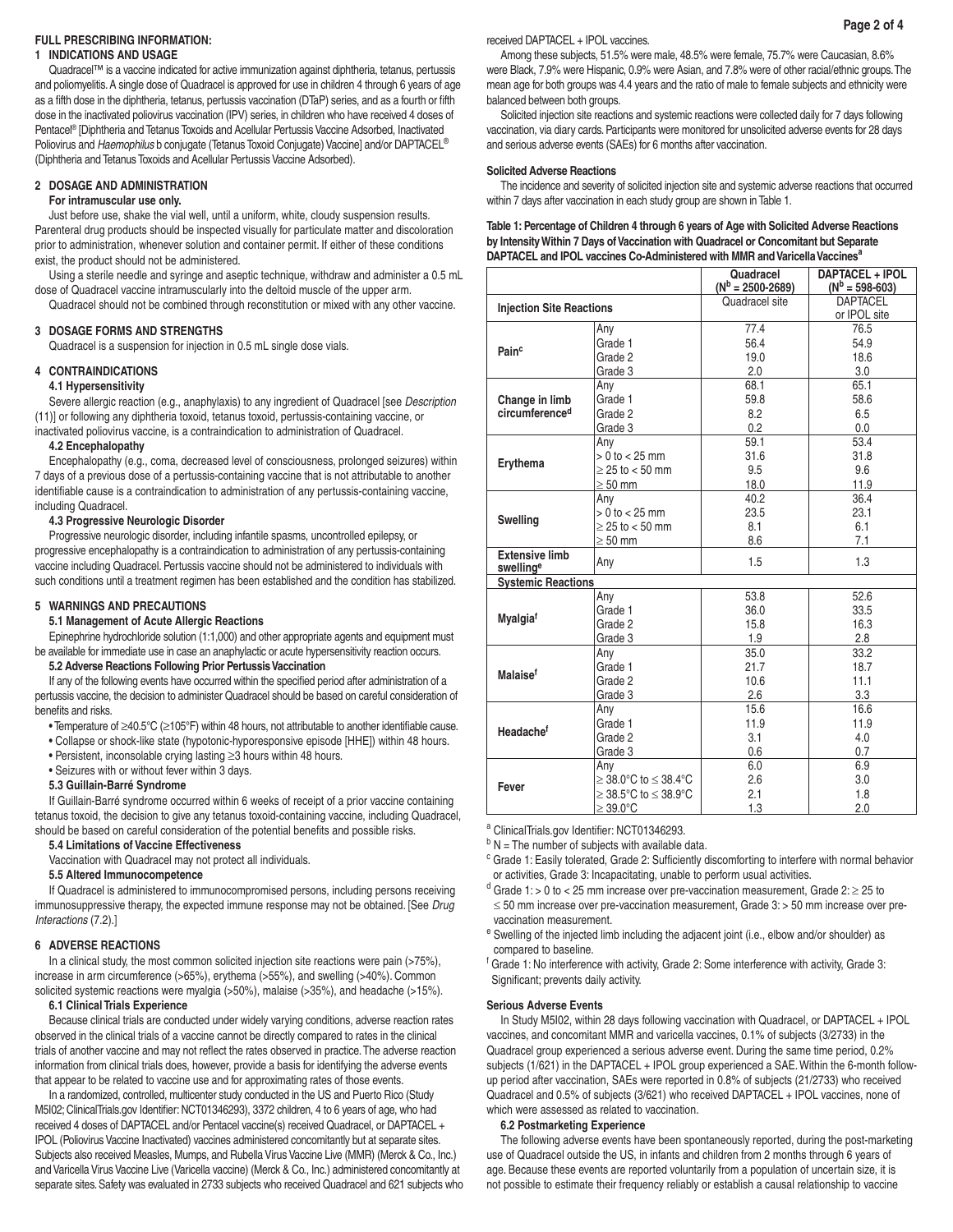exposure. This list includes adverse events based on one or more of the following factors:

severity, frequency of reporting, or strength of evidence for a causal relationship to Quadracel. *Immune system disorders* 

 Anaphylactic reaction, hypersensitivity and allergic reactions (such as rash, urticaria, dyspnea) *Psychiatric disorders*

### **Screaming**

## *Nervous system disorders*

Somnolence, convulsion, febrile convulsion, HHE, hypotonia

# *Cardiac disorders*

Cyanosis

# *Vascular disorders*

Pallor

# *General disorders and administration site conditions*

Listlessness

Injection site reactions (including inflammation, mass, sterile abscess, and edema) Large injection site reactions (>50 mm), including limb swelling which may extend from the injection site beyond one or both joints

#### *Infections and Infestations*

Injection site cellulitis, injection site abscess

### **7 DRUG INTERACTIONS**

## **7.1 Concomitant Administration with Other Vaccines**

In the US clinical trial, Study M5I02, Quadracel was administered concomitantly with one or more of the following US-licensed vaccines: MMR vaccine and varicella vaccine. [See *Adverse Reactions* (6.1).]

When Quadracel is given at the same time as another injectable vaccine(s), the vaccines should be administered with different syringes and at different injection sites.

### **7.2 Immunosuppressive Treatments**

Immunosuppressive therapies, including irradiation, antimetabolites, alkylating agents, cytotoxic drugs and corticosteroids (used in greater than physiologic doses), may reduce the immune response to Quadracel. [See *Warnings and Precautions* (5.5).]

### **8 USE IN SPECIFIC POPULATIONS**

### **8.1 Pregnancy**

### **Pregnancy Category C**

Animal reproduction studies have not been conducted with Quadracel. It is also not known whether Quadracel can cause fetal harm when administered to a pregnant woman or can affect reproductive capacity.

### **8.4 Pediatric Use**

The safety and effectiveness of Quadracel has not been established in children less than 4 years of age or children 7 through 16 years of age and is not approved for use in these age groups.

#### **11 DESCRIPTION**

Quadracel (Diphtheria and Tetanus Toxoids and Acellular Pertussis Adsorbed and Inactivated Poliovirus Vaccine) is a sterile suspension for intramuscular injection.

Each 0.5 mL dose is formulated to contain 15 Lf diphtheria toxoid, 5 Lf tetanus toxoid, acellular pertussis antigens [20 mcg detoxified pertussis toxin (PT), 20 mcg filamentous hemagglutinin (FHA), 3 mcg pertactin (PRN), 5 mcg fimbriae types 2 and 3 (FIM)], and inactivated polioviruses [40 D-antigen units (DU) Type 1 (Mahoney), 8 DU Type 2 (MEF-1), 32 DU Type 3 (Saukett)].

*Corynebacterium diphtheriae* is grown in modified Mueller's growth medium. (1) After purification by ammonium sulfate fractionation, the diphtheria toxin is detoxified with formaldehyde and diafiltered.

*Clostridium tetani* is grown in modified Mueller-Miller casamino acid medium without beef heart infusion. (2) Tetanus toxin is detoxified with formaldehyde and purified by ammonium sulfate fractionation and diafiltration. Diphtheria and tetanus toxoids are individually adsorbed onto aluminum phosphate.

The acellular pertussis vaccine antigens are produced from *Bordetella pertussis* cultures grown in Stainer-Scholte medium (3) modified by the addition of casamino acids and dimethylbeta-cyclodextrin. PT, FHA and PRN are isolated separately from the supernatant culture medium. FIM are extracted and copurified from the bacterial cells. The pertussis antigens are purified by sequential filtration, salt-precipitation, ultrafiltration and chromatography. PT is detoxified with glutaraldehyde. FHA is treated with formaldehyde and the residual aldehydes are removed by ultrafiltration. The individual antigens are adsorbed separately onto aluminum phosphate.

Poliovirus Type 1, Type 2 and Type 3 are each grown in separate cultures of MRC-5 cells, a line of normal human diploid cells, by the microcarrier method. (4) (5) The cells are grown in CMRL (Connaught Medical Research Laboratories) 1969 medium, supplemented with calf serum. For viral growth, the culture medium is replaced by Medium 199, without calf serum. After clarification and filtration, the viral suspensions are concentrated by ultrafiltration, and purified by liquid chromatography steps. The monovalent viral suspensions are inactivated with formaldehyde. Monovalent concentrates of each inactivated poliovirus are combined to produce a trivalent poliovirus concentrate.

The adsorbed diphtheria, tetanus and acellular pertussis antigens are combined with aluminum phosphate , 2-phenoxyethanol (not as a preservative) and water for injection, into an intermediate concentrate. The trivalent poliovirus concentrate is added and the vaccine is diluted to its final concentration.

Each 0.5 mL dose contains 1.5 mg aluminum phosphate (0.33 mg aluminum) as the adjuvant, polysorbate 80 (approximately 10 ppm by calculation), ≤5 mcg residual formaldehyde, <50 ng residual glutaraldehyde, ≤50 ng residual bovine serum albumin, 3.3 mg (0.6% v/v) 2-phenoxyethanol (not as a preservative), <4 pg of neomycin and <4 pg polymyxin B sulfate.

Quadracel does not contain a preservative.

Both diphtheria and tetanus toxoids induce at least 2 neutralizing units per mL in the guinea pig potency test. The potency of the acellular pertussis antigens is evaluated by the antibody response of immunized mice to detoxified PT, FHA, PRN and FIM as measured by enzyme-linked immunosorbent assay (ELISA). The potency of the inactivated poliovirus antigens is determined by measuring antibody-mediated neutralization of poliovirus in sera from immunized rats.

# **12 CLINICAL PHARMACOLOGY**

**12.1 Mechanism of Action**

## **Diphtheria**

Diphtheria is an acute toxin-mediated disease caused by toxigenic strains of *C. diphtheriae*. Protection against disease is due to the development of neutralizing antibodies to diphtheria toxin. A serum diphtheria antitoxin level of 0.01 IU/mL is the lowest level giving some degree of protection. Antitoxin levels of at least 0.1 IU/mL are generally regarded as protective. (6) Levels of 1.0 IU/mL have been associated with long-term protection. (7)

#### **Tetanus**

Tetanus is an acute disease caused by an extremely potent neurotoxin produced by *C. tetani*. Protection against disease is due to the development of neutralizing antibodies to tetanus toxin. A serum tetanus antitoxin level of at least 0.01 IU/mL, measured by neutralization assay, is considered the minimum protective level. (6) (8). A tetanus antitoxoid level **0.**1 IU/mL as measured by the ELISA used in clinical studies of Quadracel is considered protective.

### **Pertussis**

Pertussis (whooping cough) is a respiratory disease caused by *B. pertussis*. This Gramnegative coccobacillus produces a variety of biologically active components, though their role in either the pathogenesis of, or immunity to, pertussis has not been clearly defined.

There is no well-established serological correlate of protection for pertussis. Because DAPTACEL contains the same pertussis antigens manufactured by the same process as those in Quadracel, the effectiveness of Quadracel against pertussis was based on a comparison of pertussis immune responses following Quadracel to those following DAPTACEL (Diphtheria and Tetanus Toxoids and Acellular Pertussis Vaccine Adsorbed). [See *Clinical Studies* (14)]. The efficacy of the pertussis component of DAPTACEL was determined in clinical trials of DAPTACEL administered to infants (see DAPTACEL prescribing information). Quadracel contains twice as much detoxified PT and four times as much FHA as DAPTACEL.

### **Poliomyelitis**

Polioviruses, of which there are three serotypes (Types 1, 2, and 3), are enteroviruses. The presence of poliovirus type-specific neutralizing antibodies has been correlated with protection against poliomyelitis. (9)

### **13 NON-CLINICAL TOXICOLOGY**

**13.1 Carcinogenesis, Mutagenesis, Impairment of Fertility**

Quadracel has not been evaluated for carcinogenic or mutagenic potential or impairment of fertility.

## **14 CLINICAL STUDIES**

## **14.1 Immunogenicity**

In Study M5I02, children 4 through 6 years of age received Quadracel or DAPTACEL + IPOL as the fifth dose in the diphtheria, tetanus, and pertussis vaccination series and the fourth or fifth dose in the inactivated poliovirus vaccination series. Subjects also received their second dose of MMR and Varicella vaccines, concomitantly. The immunogenicity subset comprised 263 subjects in the Quadracel group and 253 subjects in the DAPTACEL + IPOL vaccines group. [See study description in *Adverse Reactions* (6.1)].

Antibody levels to diphtheria, tetanus, pertussis (PT, FHA, PRN and FIM) and poliovirus antigens were measured in sera obtained immediately prior to vaccination and 28 days after vaccination. The co-primary endpoints were booster response rates and antibody geometric mean concentrations/titers (GMCs/GMTs) to diphtheria, tetanus, pertussis and poliovirus antigens elicited after vaccination. Booster response rates and antibody GMCs/GMTs following Quadracel vaccination were compared to those after DAPTACEL + IPOL vaccination.

Quadracel was non-inferior to DAPTACEL + IPOL vaccines administered concomitantly at separate sites, as demonstrated by comparison of the post-vaccination antibody booster response rates and GMCs/GMTs to diphtheria and tetanus (Table 2), to all pertussis antigens (Table 3) and to poliovirus 1, 2 and 3 (Table 4).

## **Table 2: Booster Response Rates, Pre- and Post-Vaccination Seroprotection Rates and Post-Vaccination Antibody Levels to Diphtheria and Tetanus Antigens Following Quadracel or Concomitant but Separate DAPTACEL and IPOL Vaccines Co-Administered with MMR and Varicella Vaccines**<sup>8</sup>

|                                                  | Quadracel<br>$(N^{\rm p} = 253 - 262)$ | DAPTACEL + IPOL<br>$(N^b = 248 - 253)$ |
|--------------------------------------------------|----------------------------------------|----------------------------------------|
| Anti-Diphtheria                                  |                                        |                                        |
| % Booster Response <sup>c</sup>                  | 97.3 <sup>d</sup>                      | 99.2                                   |
| Pre-vaccination % $\geq$ 0.1 IU/mL <sup>e</sup>  | 90.7                                   | 83.1                                   |
| Post-vaccination $\% > 0.1$ IU/mL <sup>e</sup>   | 100.0                                  | 99.6                                   |
| Post-vaccination $% \geq 1.0$ IU/mL <sup>e</sup> | 99.6                                   | 99.6                                   |
| Post-vaccination GMC (IU/mL)                     | 18.6 <sup>1</sup>                      | 15.5                                   |
| Anti-Tetanus                                     |                                        |                                        |
| Ⅰ% Booster Response <sup>c</sup>                 | 84.2 <sup>d</sup>                      | 84.3                                   |
| Pre-vaccination % $\geq$ 0.1 IU/mL <sup>e</sup>  | 91.7                                   | 89.1                                   |
| Post-vaccination % $\geq$ 0.1 IU/mL <sup>e</sup> | 100.0                                  | 99.2                                   |
| Post-vaccination $% \geq 1.0$ IU/mL <sup>e</sup> | 98.9                                   | 96.8                                   |
| Post-vaccination GMC (IU/mL)                     | 6.4 <sup>†</sup>                       | 5.5                                    |